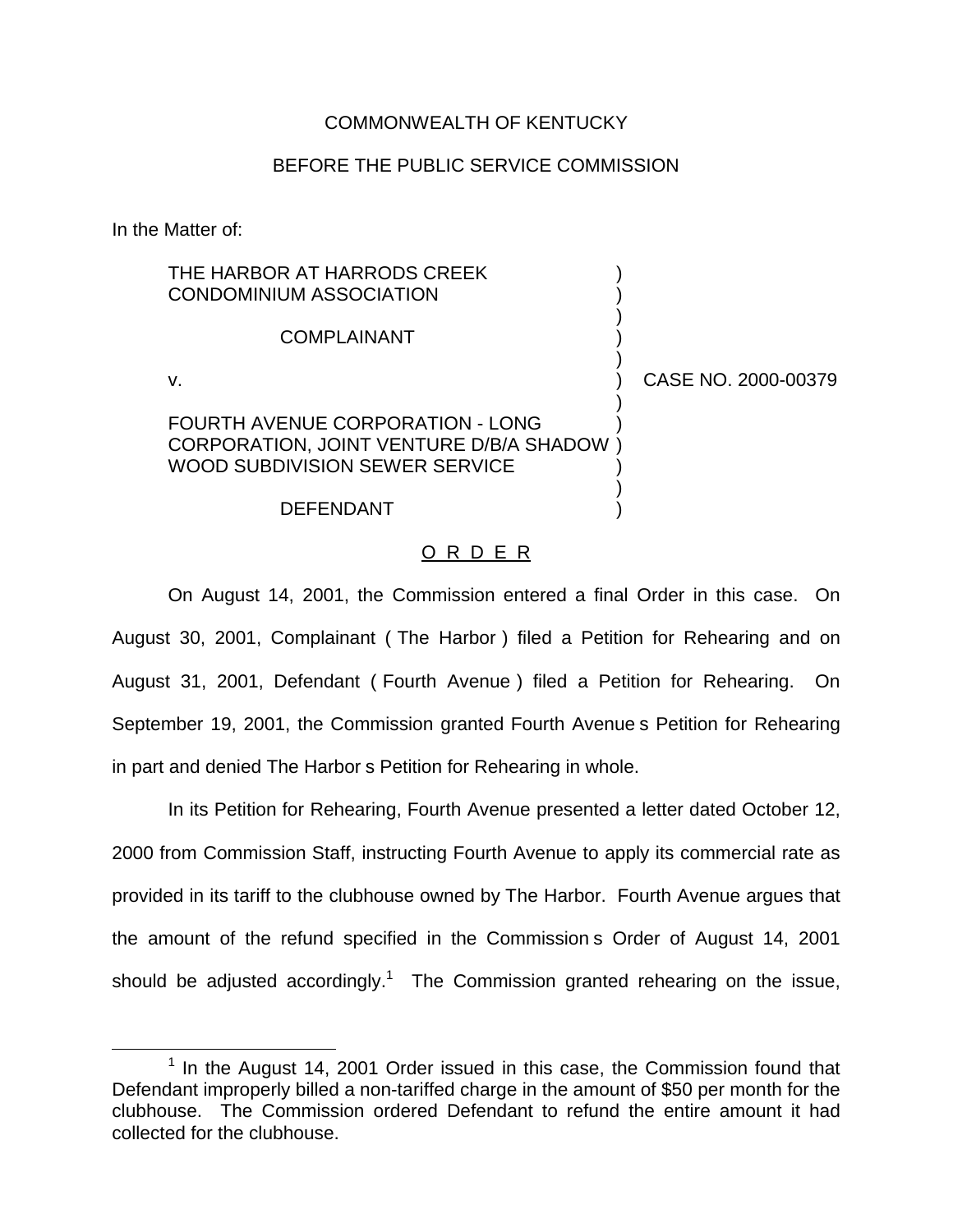finding Fourth Avenue s reliance on the Staff s letter reasonable, and held a hearing on February 26, 2002.

The August 14, 2001 Order required Fourth Avenue to refund the entire amount that it collected for the clubhouse because the \$50 monthly fee was not a tariffed charge and established law prevents a utility from collecting a non-tariffed charge.<sup>2</sup> The same law also binds the utility to charge its filed rate. Commission Staff s October 12, 2000 letter informed Fourth Avenue that the commercial rate is its filed rate, and therefore must be charged. When the amount that would have been charged to the clubhouse using the commercial rate is compared to the \$50 untariffed amount actually billed, The Harbor was under-billed some months and over-billed some months.

A utility is entitled to collect for under-billed service. Thus, Fourth Avenue is entitled to receive an adjustment to the refund to reflect what it was entitled to bill for the clubhouse. However, KRS 278.225 limits the liability of a customer for unbilled service to 2 years from the date of service. Accordingly, The Harbor shall be liable only for any under-billed service rendered in the 2-year period prior to the date of this Order.

A utility is also required to refund any over-collection. The 2-year limitation included in KRS 278.225 does not apply to the refund of over-collections. In its August 14, 2001 Order, the Commission ruled that the 5-year statute of limitations provided for by KRS 413.120(2) should apply for any over-collections made by Fourth Avenue. The complaint filed by The Harbor stopped the running of the statute of

 $2$  KRS 278.160(2) states:

No utility shall charge, demand, collect, or receive from any person a greater or less compensation for any service rendered or to be rendered than that prescribed in its filed schedules, and no person shall receive any service from any utility for a compensation greater or less than that prescribed in such schedules.